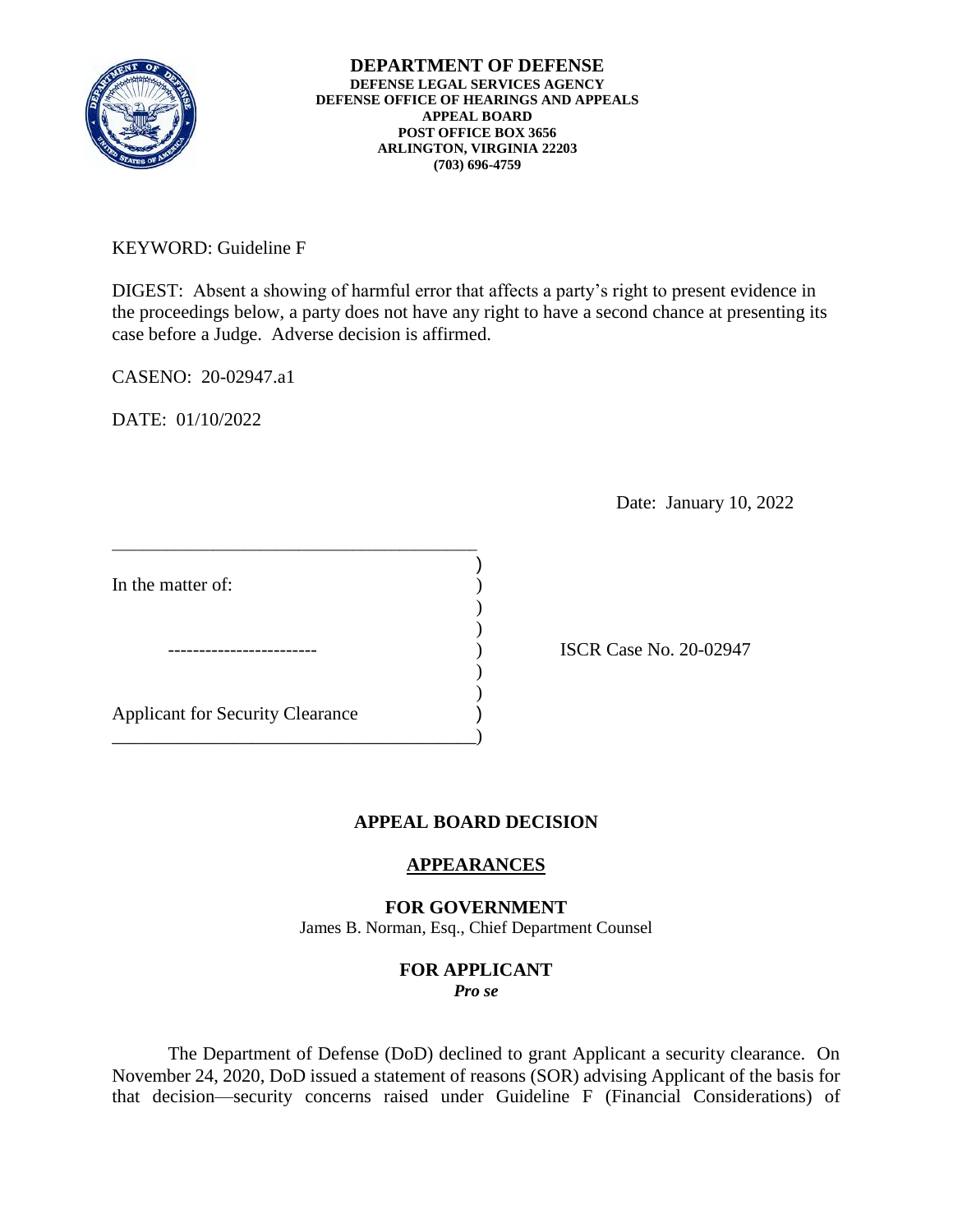Department of Defense Directive 5220.6 (Jan. 2, 1992, as amended) (Directive). Applicant 20, 2021, after the hearing, Administrative Judge Noreen A. Lynch denied Applicant's request for initially requested a decision on the written record but later requested a hearing. On September a security clearance. Applicant appealed pursuant to Directive ¶¶ E3.1.28 and E3.1.30.

 Applicant raised the following issue on appeal: whether the Judge's adverse decision was arbitrary, capricious, or contrary to law. Consistent with the following, we affirm.

 The SOR alleged that Applicant had 11 delinquent debts totaling about \$26,600. In responding to the SOR, Applicant denied two debts and admitted the others. The Judge found in favor of Applicant on one debt and against him on the others, including the two debts he denied. In her decision, the Judge stated:

 Only recently did [Applicant] begin to address the debts when he realized that his security clearance and employment were in jeopardy. He did not present sufficient evidence to meet his burden of proof. . . . Applicant failed to submit evidence that any payments or continuous payments have been made that demonstrate an established history of good faith payments on the delinquent debts. [Decision at 7 and 8.]

 In his appeal brief, Applicant does not challenge any of the Judge's finding of fact. Instead, he requests the Judge's decision be remanded so that he can present additional evidence showing debts have been resolved. He states these debts were resolved before his hearing, but he had not received documentation from creditors showing their resolution. Being unable to provide such documentation, he argues "put [him] in the position of 'proving a negative' at the hearing." Appeal Brief at 9. We find no merit in his request to reopen the record so the Judge can consider new evidence.

 A period of over seven months transpired between the issuance of the SOR and the hearing, which was held on July 13, 2021. At the hearing, Applicant was provided the opportunity to present evidence, including documents showing resolution of the alleged debts. The Judge kept the record of the proceeding open for a month after the hearing to provide Applicant the opportunity to submit additional documents. Tr. at 126-128; Decision at 1-2. Upon Applicant's request, the Judge granted a continuance to September 10, 2021, to submit documents. Decision at 2. He submitted additional documents that were accepted into the record. In her decision, the Judge noted the record closed on September 10, 2021. *Id*. The record does not reflect that Applicant requested another extension of time beyond that date for him to submit additional documents.

 Absent a showing of harmful error that affects a party's right to present evidence in the proceedings below, a party does not have any right to have a second chance at presenting its case before a Judge. *See, e.g.*, ISCR Case No. 00-0250 at 3 (App. Bd. Feb. 13, 2001). To the extent a party fails to present evidence for consideration by the Judge, the party waives the opportunity to have such evidence considered. *Id*. A party is not entitled to have the case reopened to allow the introduction of evidence that comes into existence after the close of the record. As the Supreme Court has noted: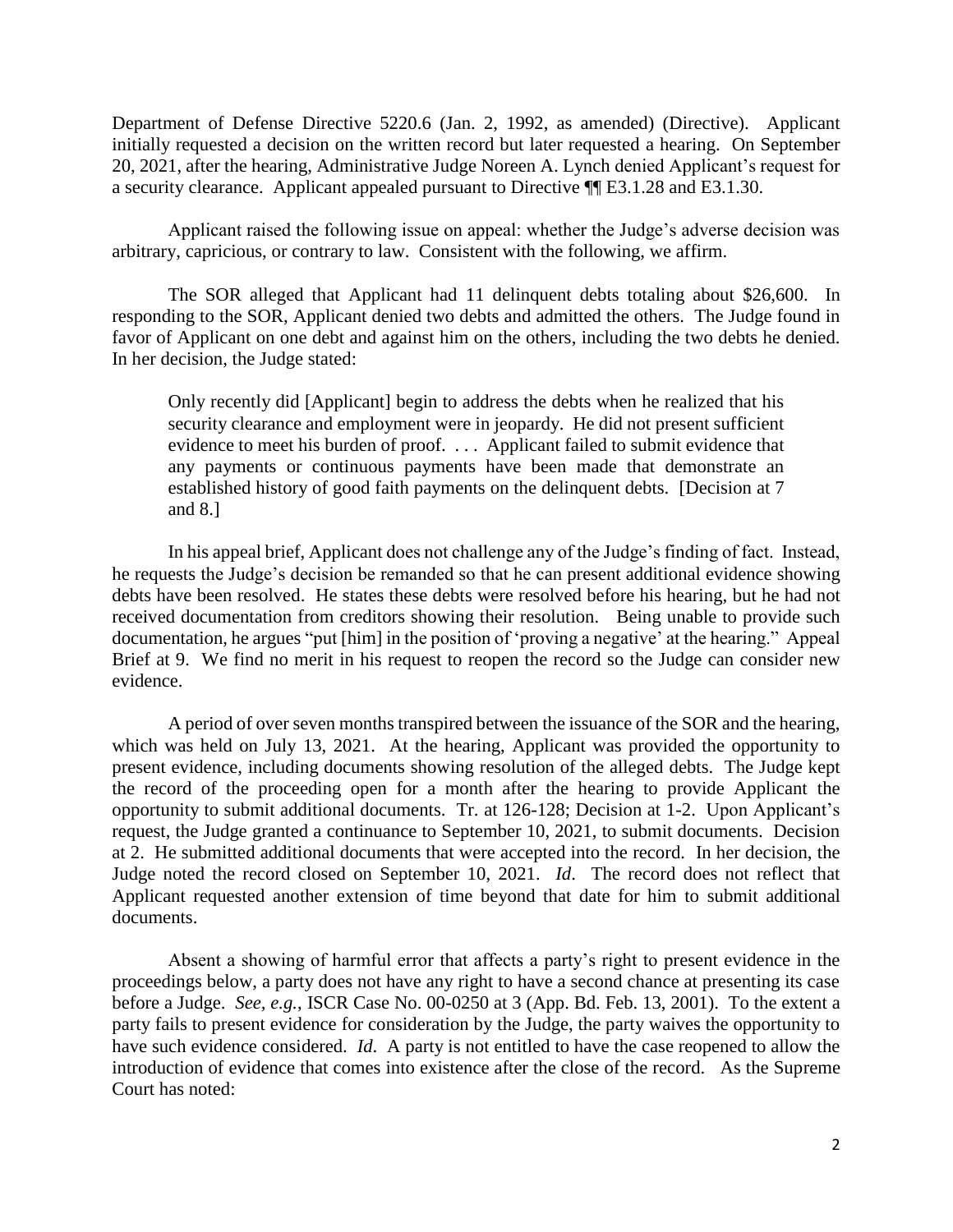Administrative consideration of evidence . . . always creates a gap between the time the record is closed and the time the administrative decision is promulgated [and, we might add, the time the decision is judicially reviewed]. . . . If upon the coming down of the order the litigants might demand rehearings as a matter of law because some new circumstance has arisen, some new trend has been observed, or some new fact discovered, there would be little hope that the administrative process could  *Yankee Nuclear Power Corp. v. Natural Resources Defense Counsel, Inc.*, 435 U.S. ever be consummated in a order that would not be subject to reopening. [*Vermont*  519, 554-555 (1978), quoting *ICC v. Jersey City*, 322 U.S. 503, 514 (1944)].

 The burden was on Applicant to present mitigating evidence to the Judge before the record closed. The reasons why documents were not available for submission prior to the record's closure does not establish any error on the part of the Judge. It is well settled that, absent a showing that an applicant was denied a reasonable opportunity to prepare for the hearing or was denied a reasonable opportunity to present evidence on his or her behalf, an applicant is not entitled to have the record reopened just so he or she can have another chance to present evidence. *See, e.g.*, ISCR Case No. 14-03347 at 3 (App. Bd. May 27, 2016). *See also* ISCR Case 00-0250 at 4 ("If the Board were to grant Applicant's request for a new hearing or allow her to submit new evidence in this case, then the Board would be giving her special treatment and denying other, similarly-situated Order 10865 and the Directive."). In this case, Applicant has not shown the Judge or the applicants of their right to receive the fair, impartial, and even-handed application of Executive Government denied him the opportunity to present evidence. His request to reopen the record so that the Judge can consider new evidence does not establish any harmful error that would justify such a remand.

 Applicant also argues the Judge erred in concluding he failed to mitigate the alleged security concerns and in her application of the whole-person concept. These arguments amount to a disagreement with the Judge's weighing of the evidence, which is not enough to show that the Judge's analysis was arbitrary, capricious, or contrary to law. *See, e.g.*, ISCR Case No. 18-02239 at 3 (App. Bd. Jul. 20, 2020).

 Applicant failed to establish the Judge committed any harmful errors. The Judge examined the relevant evidence and articulated a satisfactory explanation for the decision. The decision is sustainable on this record. "The general standard is that a clearance may be granted only when 'clearly consistent with national security.'" *Department of the Navy v. Egan*, 484 U.S. 518, 528 (1988). *See also*, Directive, Encl. 2, App. A ¶ 2(b): "Any doubt concerning personnel being considered for national security eligibility will be resolved in favor of national security."